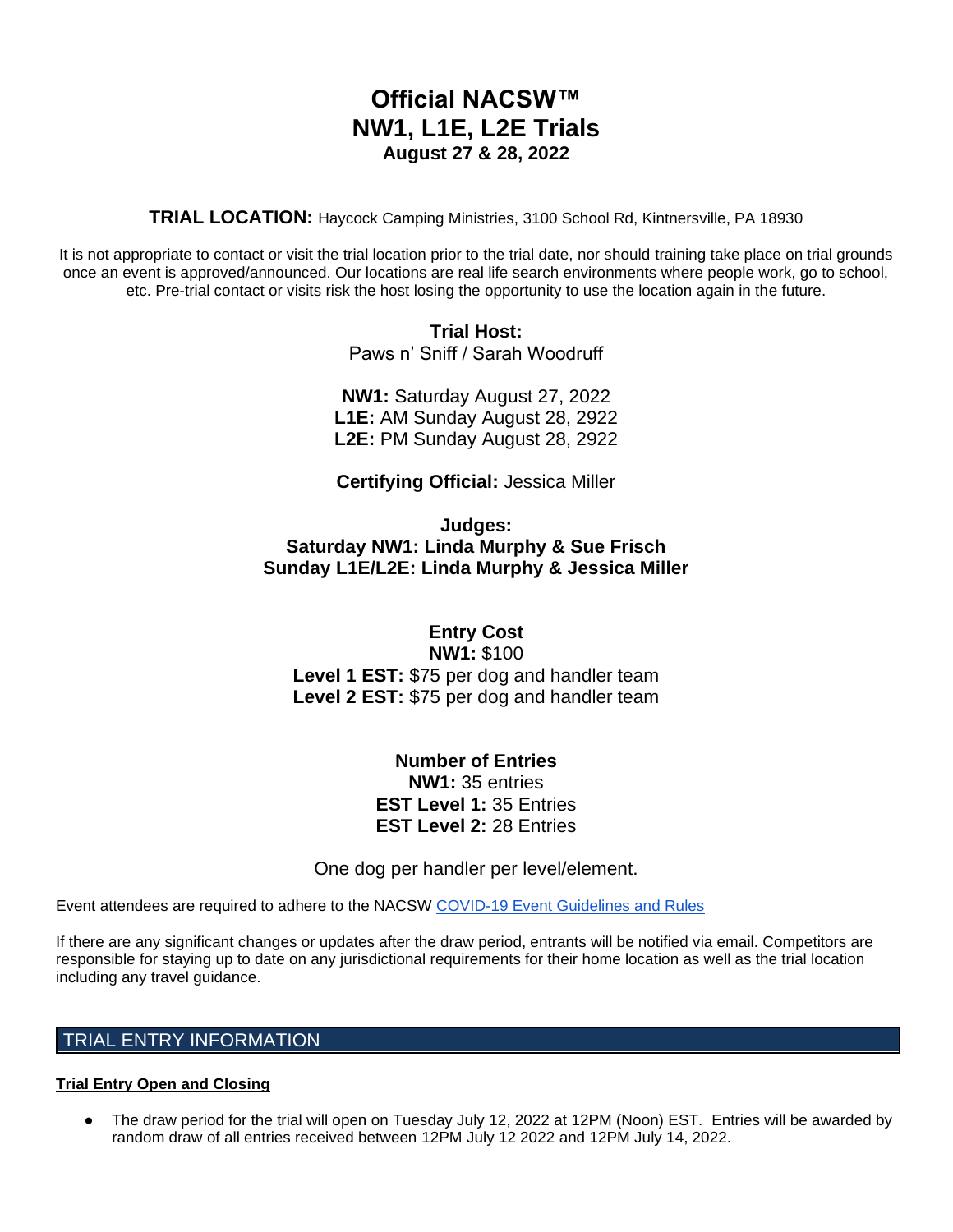- Trial entry will close at the end of the draw if the trial and wait list are deemed full. If the trial and wait list are not full, the trial will remain open for entries until they are deemed full or the day of the trial.
- We will not be taking payment until you are given a space in the trial. If you are given a space in the trial, you will receive information on how to submit payment. You will then have 5 business days to complete your payment to confirm your space in the trial.

# **Entry Method**

All entries will be on-line via the link provided to the NACSW trial entry form. Paper and phone entries will not be accepted. Completing the form is not a guarantee of entry. You will receive a confirmation from sarah@pawsnsniff.com to let you know if your entry has been given a space in the trial.

#### **Entry Requirements & Selection**

# **A Qualified Entry is one that meets all the following criteria:**

- 1. Complete the on-line trial entry during the draw period listed above.
- 2. The Handler is a NACSW member for the 2022-2023 membership year (8/1/22 7/31/23).
- 3. The Dog is registered with the NACSW.
- 4. Dogs participating in a trial must be at least one year of age.
- 5. The Dog has achieved the ORT title (passed all 3 odors) and prior title level at least 14 days before the trial opens for entries. This applies to all levels effective April 1, 2021.
- 6. List only the qualifications below that apply to your trial weekend.

Qualified entry for NW1 – Dog has not yet earned a NW1 title level.

Qualified entry for Level 1 – Dog has not earned the Level 1 title for Exteriors

Qualified entry for Level 2 – Dog has earned the Level 1 title for Exteriors but has not yet earned the Level 2 title for Exteriors.

#### **Trial spaces will be determined in the following manner:**

- Spaces will be awarded by a random draw of all Qualified Entries received during the draw period listed above.
- In the event that you are having technical difficulties with the entry system, please email [trialentry@nacsw.net](mailto:trialentry@nacsw.net) prior to the end of the draw period.
- No dog will be given a space in more than one trial of the same level at a single event.
- You may enter multiple dogs for entry in the draw. However, only one dog/handler per title level will be accepted into the trial. Entry will go to the dog selected in the draw – you may not swap to an alternate dog. If multiple dogs are selected in the draw, you may select which dog you wish to enter. Once a dog has been entered as a second dog/handler entry, you may not swap handlers after the draw to change the entry to a first dog/handler unless the trial is not full.
- If a trial level is not full after the draw of Qualified Entries, then there will be a Secondary Draw of any entries received that did not meet the ORT title or title requirements. These entries will be accepted pending completion of the requirements. **Note:** dogs must earn their ORT title and prior title level at least 3 days prior to the trial date to be eligible to compete. If the required title or ORT title is earned less than 14 days prior to the event, it is the competitor's responsibility to notify the host that the requirement has been completed.
- If the trial level and wait list are not full after all entries received during the draw period have been processed, entries will continue to be accepted in the order they are received until the trial and wait list are deemed full.
- For Exhibit Only Dogs (FEO): Dogs running FEO are not eligible to receive titles or earn placement ribbons. FEO results will not be included in the posted trial results. If space remains after all qualified entries are accommodated on August 1, 2022, then we will offer spaces for those who wish to run a dog For Exhibition Only (FEO). Second dog/handler FEO entries on the same day will be offered spaces after August 1, 2022.
- The trial host of an event has the right to refuse entry of any competitor or dog for just cause as approved by the National Trial Committee. Just cause includes lack of adherence to NACSW rules and guidelines and the policies outlined in each event entry premium.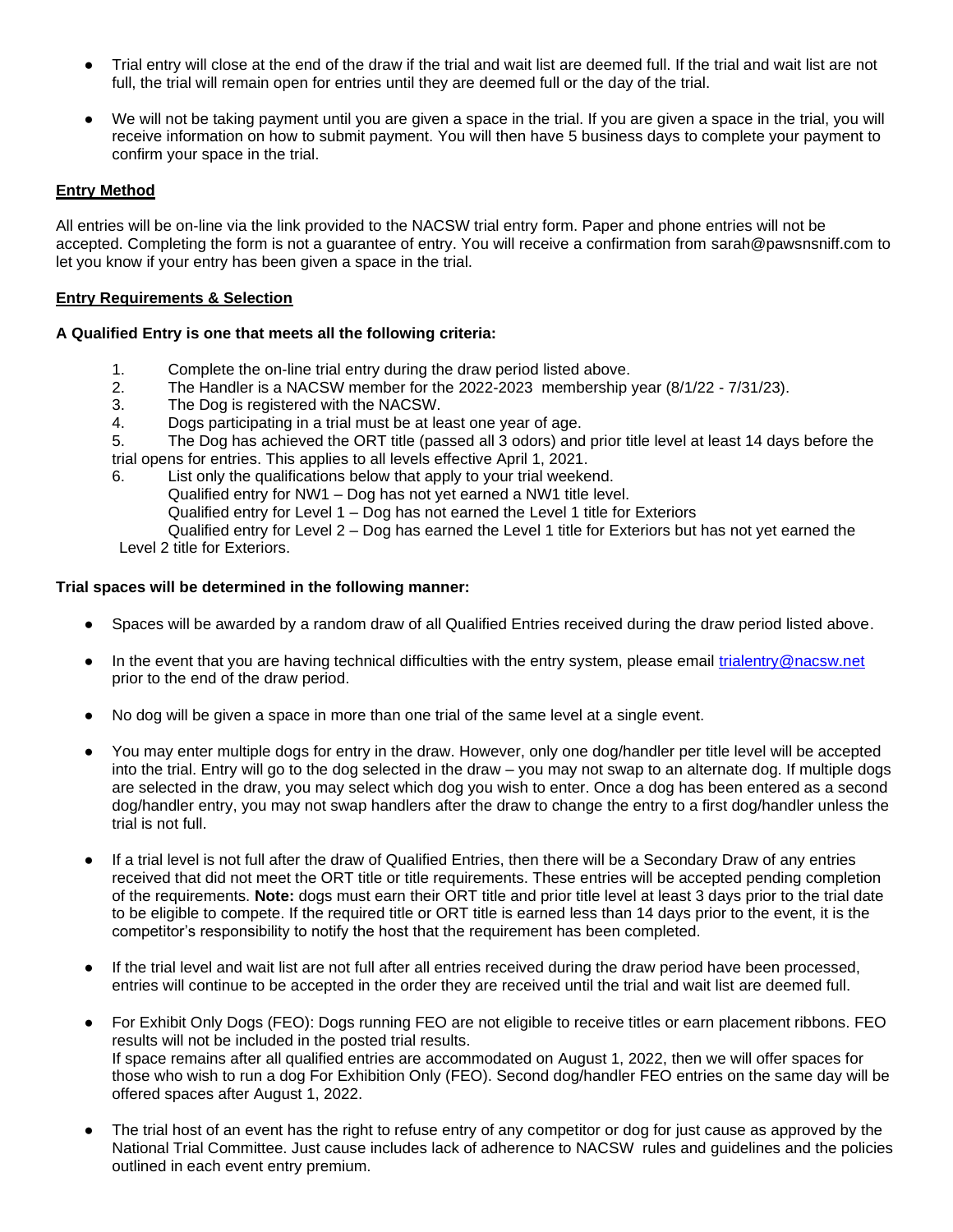Some trial entries may be given priority entry based on contributions to the organization and the trial process.

You will be notified via e-mail of the results of the random draw by July 17, 2022.

If you have a spam blocker on your email account, please configure it to allow email from sarah@pawsnsniff.com in order to ensure delivery of confirmation and information about this trial.

You will then have 5 business days to complete your payment to confirm your space in the trial. Trial payments are payable to Sarah Woodruff by check or Zelle.

A waiting list for alternates will be started as soon as entries fill. Alternates will be contacted when a space opens. Depending on last minute trial logistics, we may opt to not fill all canceled spaces.

NACSW reserves the right to cancel a trial if minimum entry numbers are not met.

*Be sure you read and understand the guidelines for this trial before entering. By submitting a registration for this NACSW Trial, you acknowledge that you have read, understand, and accept the policies and liability information of NACSW.*

# CANCELLATION POLICY

The following cancellation policy applies:

- For cancellation of entries on or before August 13, 2022 Full refund.
- For cancellation of entries between August 14, 2022 and before August 24, 2022 Full refund minus \$25 processing fee if the host fills your space. No refund will be issued if the host doesn't fill your space. If the space is filled with a discounted or free entry, you will receive a refund dependent on the income from the replacement entry.
- For cancellation of entries after August 24, 2022, 50% of the trial entry fee will be refunded if the host fills your space. No refund will be issued if the host doesn't fill your space. If the space is filled with a discounted or free entry, you will receive a refund dependent on the income from the replacement entry.

If you earn the title that makes you no longer eligible for the level you are entered, then you must contact the trial host at sarah@pawsnsniff.com to cancel your entry and will be subject to the published cancellation policy. You may opt to change your entry to an FEO entry in this case and will be placed on the FEO waitlist and only receive a space in the trial if the host is accepting FEO entries.

All cancellations must be emailed to sarah@pawsnsniff.com

For cancellations that meet the above guidelines, refunds will be issued within 30 days of the request and no later than 14 days after the trial date.

Entry fees shall not be refunded if a dog or handler is absent, disqualified, or excused by the NACSW official or judge.

*This cancellation and refund policy applies to competitors that must withdraw for any reason including but not limited to injury, illness, emergency, and personal or work-related reasons.*

*If the trial cannot take place or be completed by reason of fire, civil disturbances, an Act of God, public emergency, or any other cause beyond the control of the trial organizers, then the trial host will make their best effort to provide partial refunds after recouping their expenses.*

# LOCATION DETAILS

# **ADA Site Specific Conditions**

Example: This trial location is a children's camp the is mostly flat. The parking lot, pathways and search areas may require you to navigate uneven grass or gravel ground in wooded areas.

Due to unforeseen conditions, such as weather or change in availability of areas at the location, these conditions may be modified at the last minute.

#### **Parking**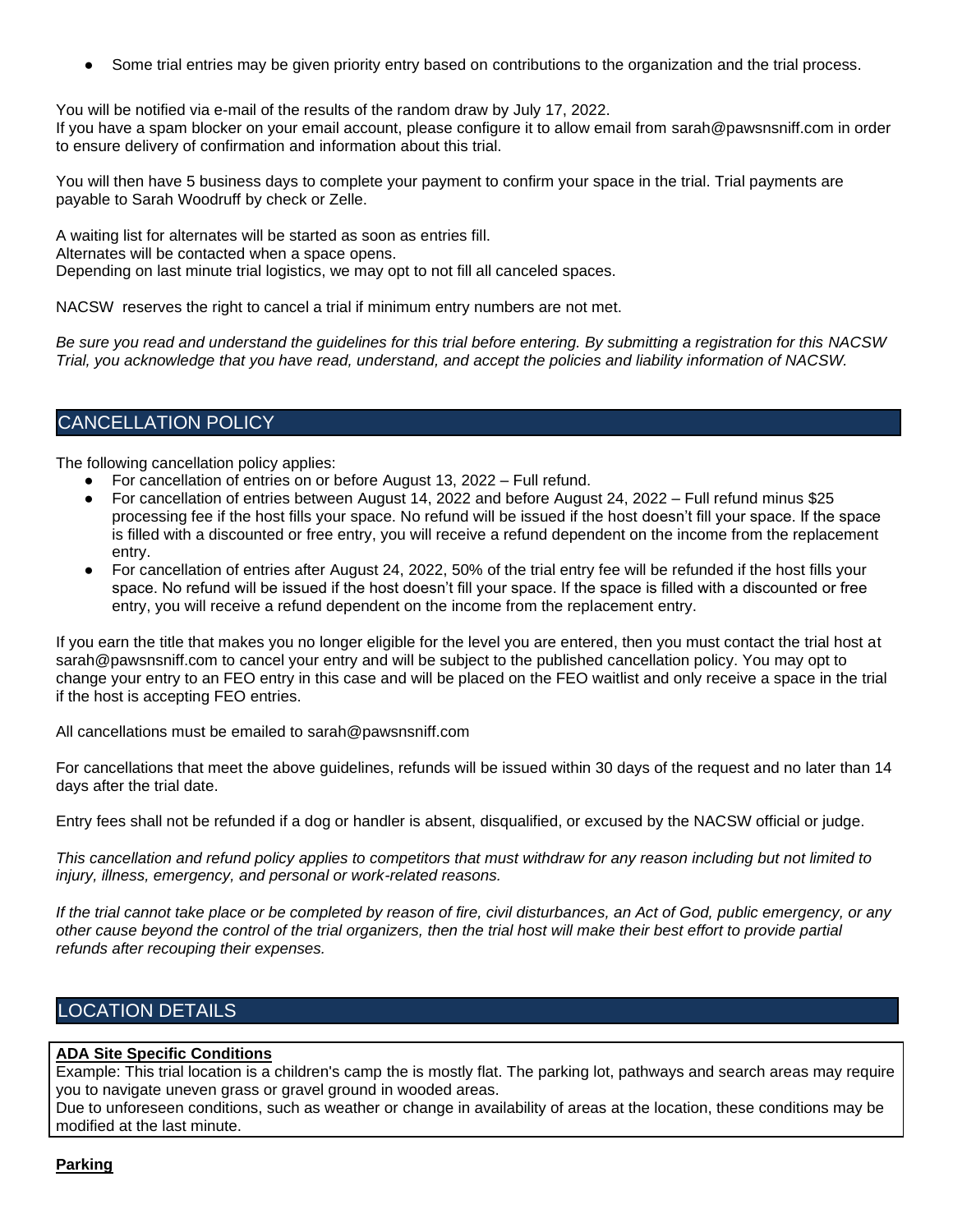The parking lot is small with no extra space between vehicles.

The camp is in the middle of the woods and the parking lot should be relatively shaded.

Due to unforeseen conditions, such as weather or change in availability of areas at the location, this policy may be modified at the last minute.

### **Reactive Dog Parking**

There will not be reactive dog parking at this trial.

Due to unforeseen conditions, such as weather or change in availability of areas at the location, this policy may be modified at the last minute.

### **Unentered Dogs**

Unentered dogs must remain in the competitor's vehicle during the trial day. There will be ample potty areas, but unentered dogs should not be allowed to "play", exercise, or train on the trial grounds.

# **RV Parking**

RV Parking is not available at this trial site.

#### **Running Vehicles or Generators in the parking lot**

The parking is tight at this location and running your vehicles or generators in the parking lot is not allowed at this trial. Due to unforeseen conditions, such as weather or change in availability of areas at the location, this policy may be modified at the last minute.

#### **Smoking**

Smoking is not allowed on this trial site, including the use of e-cigarettes

#### **Hotels**

Please use Bringfido.com to find dog friendly accommodations. A list of dog friendly hotels will be sent in the final details.

# DOG INFORMATION

# **Dog Policies**

- All dogs must be on a 6' leash at all times when not being tested. NO flexi-leashes while not participating in a competition search.
- Dogs that need space from dogs may wear a red bandana, provided by the dog's handler, to help signal others that the dog needs extra space from dogs.
- Dogs will be toileted in designated areas and handlers must pick-up and dispose of waste.
- Dogs and handlers must stay in designated areas to avoid contaminating testing space, interrupting a test, or from viewing any part of the testing.
- Competitors should expect to keep their dogs confined in a crate or vehicle when not competing. The logistics of a trial typically do not allow for dogs to hang out on leash in between searches. Competitors should plan to provide their own shade using canopies or shade cloths.
- Refer to Location Details (above) for information on unentered dogs.

#### **Females in Season**

Will be allowed to run wearing "pants" at the very end of the running orders after all other dogs have been judged. Females in season will be parked and pottied in areas separate from the other dogs while at the trial if the location logistics permit. Handlers must contact [sarah@pawsnsniff.com](mailto:sarah@pawsnsniff.com) so plans can be made for the dog.

# OTHER INFORMATION

#### **Rules**

Complete rules are available at [www.NACSW.net.](http://www.nacsw.net/) **It is the responsibility of each competitor to read and understand the current NACSW Rule book prior to participating in a NACSW event.** 

# **Liability**

By registering for the trial, the competitor hereby assumes all risks of, and responsibility for, accidents and/or damage to